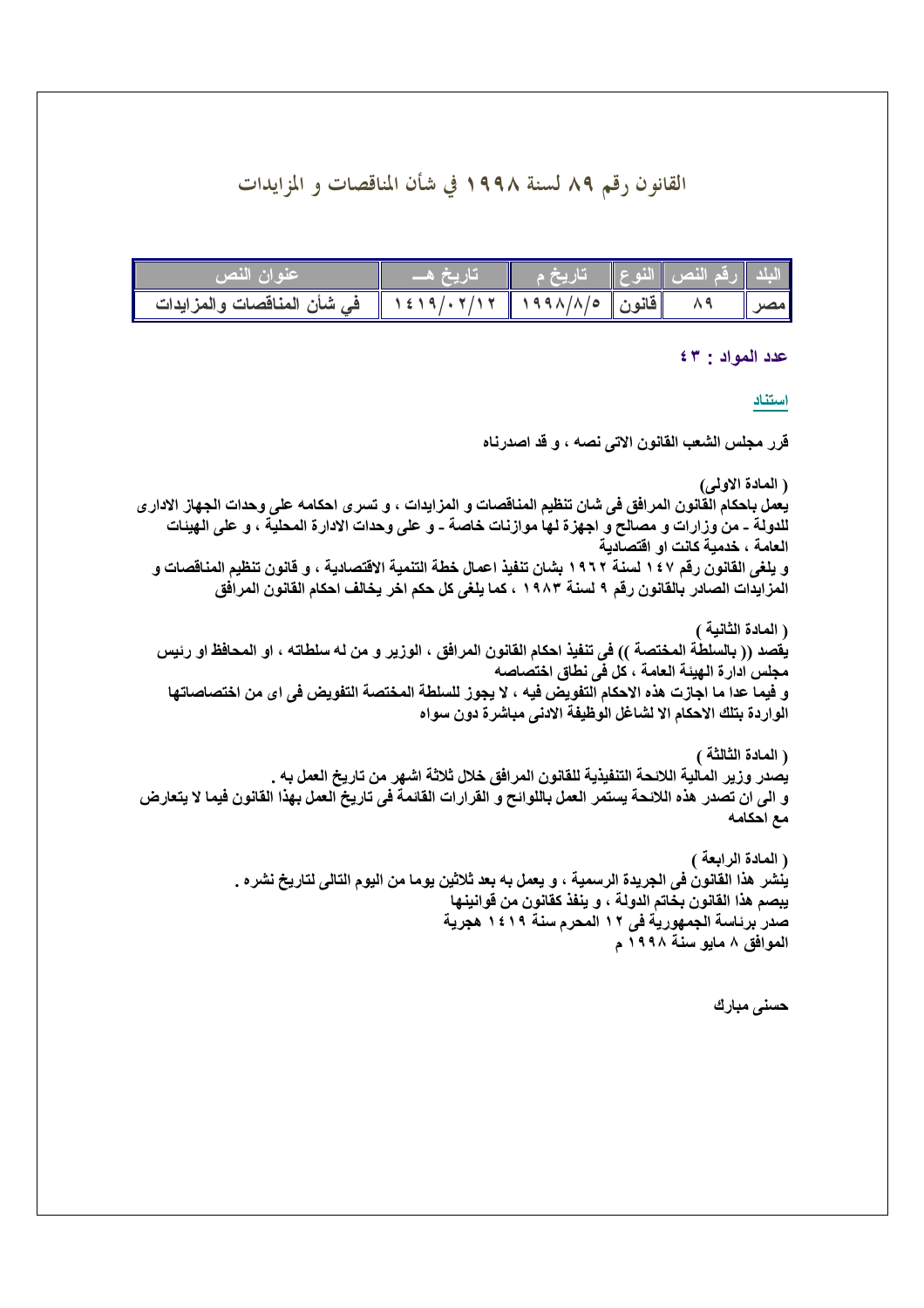القسم الاول قانون تنظيم المناقصات و المزايدات الباب الأول في شراع المنقولات و التعاقد على المقاولات و تلقى ا

### المادة ١

### المادة ٢

تخضع كل من المناقصة العامة و الممارسة العامة لمبادئ العلانية و تكافؤ الفرص و المساواه و حرية المنافسة ، و كلتآهما اما داخلية يعلن عنها في مصر او خارجية يعلن عنها في مصر و في الخارج ، و يكون الاعلان في الصحف اليومية ، و يصح ان يضاف اليها غير ذلك من وسائل الاعلام واسعة الانتشار

#### المادة ٣

يكون التعاقد بطريق المناقصة المحدودة في الحالات التي تتطلب طبيعتها قصر الاشتراك في المناقصة على موردين او مقاولين او استشاريين او فنيين او خبراء بذواتهم ، سواء في مصر او في الخارج ، على ان تتوافر في شانهم شر وط الكفاية الفنية و المالية و حسن السمعة

#### المادة ٤

يكون التعاقد بطريق المناقصة المحلية فيما لا تزيد قيمته على مائتى الف جنية ، و يقصر الاشتراك فيها على الموردين و المقاولين المحليين الذي يقع نشاطهم في نطاق المحافظة التي يتم بدائرتها تنفيذ التعاقد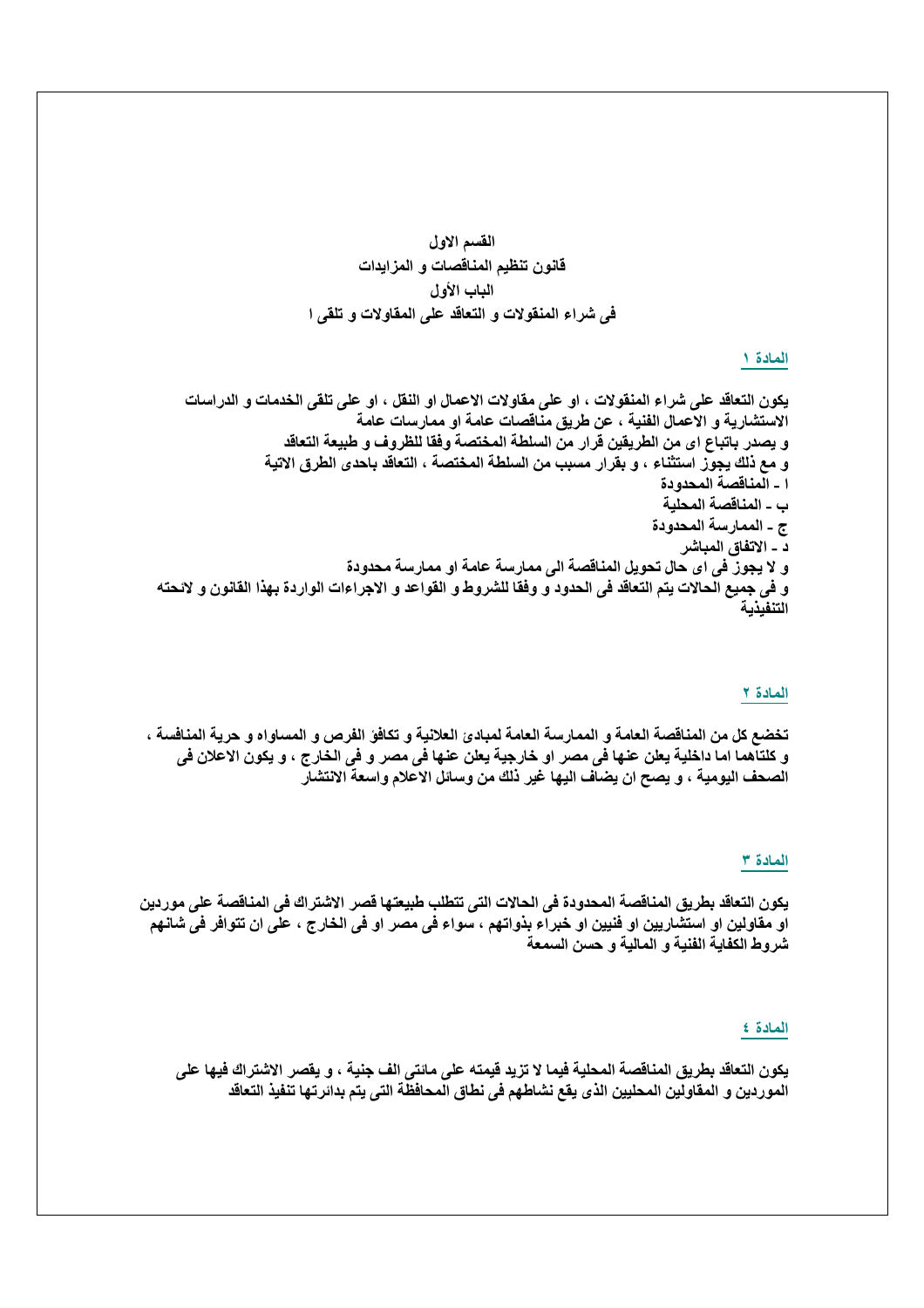يكون التعاقد بطريق الممارسة المحدودة في الحالات الاتية : ا ــ الاشياء التي لا تصنع او تستورد الا لدى جهات او اشخاص بذواتهم ب ـ الاشياء التي تقتضي طبيعتها او الغرض من الحصول عليها ان يكون اختيار ها او شراوَ ها من اماكن انتاجها ج ـ الاعمال الفنية التي تتطلب بحسب طبيعتها ان يقوم بها فنيون او اخصائيون او خبراء بذواتهم د ـ التعاقدات التي تقتضي اعتبارات الامن القومي ان تتم بطريقة سرية

#### المادة ٢

تتولى اجراءات كل من الممارسة العامة و الممارسة المحدودة لجنة تشكل بقرار من السلطة المختصة ، تضم عناصر فنية و مالية و قانونية وفق اهمية و طبيعة التعاقد و في حالة الممارسة الداخلية ، يجب ان يشترك في عضوية اللجنة ممثل لوزارة المالية اذا جاوزت القيمة مائتين و خمسين الف جنيه ، و كذا عضو من ادار ة الفتوى المختصة بمجلس الدولة اذا جاوزت القيمة خمسمائة الف جنيه اما في حالة الممارسة الخارجية ، فيجب ان يشترك في عضوية اللجنة ممثل لوزارة المالية و عضو من ادارة الفتوى المختصة بمجلس الدولة اذا جاوزت القيمة مليون جنيه و يجب ان تشتمل قرارات اللجنة على الاسباب التي بنيت عليها و تسرى على كل من الممارسة العامة و الممارسة المحدودة الاحكام الخاصة بالمناقصات فيما لم يرد بشانه نص خاص في هذا القانون

#### المادة ٧

يجوز في الحالات العاجلة التي لا تحتمل اتباع اجراءات المناقصة او الممارسة بجميع انواعهما ، ان يتم التعاقد بطريق الاتفاق المباشر بناء على ترخيص من:

ا ــ رئيس الـهيئـة ، او رئيس المصلحـة و من لـه سلطاتـه في الجهات الاخر ي ، و ذلك فيمـا لا تجاوز قيمته خمسين الف جنيه بالنسبة لشراء المنقولات او تلقى الخدمات او الدراسات الاستشارية او الاعمال الفنية او مقاولات النقل ، و مائة الف جنيه بالنسبة لمقاولات الاعمال

ب ـ الوزير المختص و من له سلطاته ، او المحافظ فيثما لا تجاوز قيمته مائة الف جنيه بالنسبة لشراع المنقولات او تلقى الخدمات او الدراسات الاستشارية او الاعمال الفنية او مقاولات النقل ، و ثلاثمائة الف جنيه بالنسبة لمقاولات الاعمال

و لرئيس مجلس الوزراء ، في حالة الضرورة القصوى ، ان ياذن بالتعاقد بالطريق المباشر فيما يجاوز الحدود المنصوص عليها في البند ب من الفقرة السابقة

#### المادة ٨

يجوز لوزارتي الدفاع و الانتاج الحربي و اجهزتهما ، في حالات الضرورة ، التعاقد بطريق المناقصة المحدودة او المناقصة المحلية او الممارسة المحدودة او الاتفاق المباشر مع اعمال احكام القانون رقم ٢٠٤ لسنة ١٩٥٧ بشان اعفاء العقود الخاصة بالتسليح من الضرائب و الرسوم و القواعد المالية و القوانين المعدلة له . و للسلطة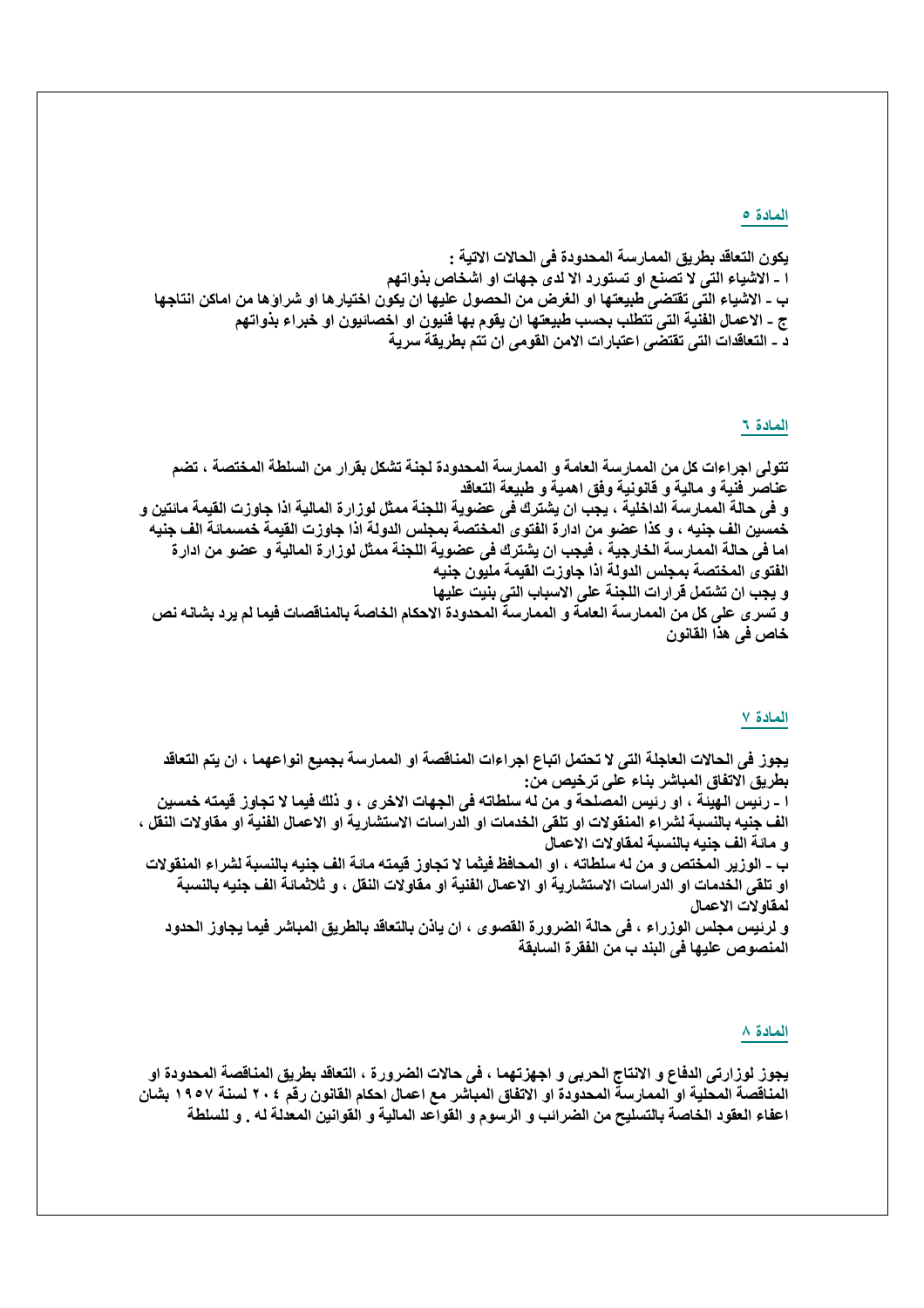المختصة التفويض في اي من اختصاصاتها . كما يجوز لرئيس مجلس الوزراء ، في حالات الضرورة ، ان يصرح لجهة بعينها ـ لاعتبارات يقدرها ترتبط بطبيعة عمل و نشاط تلك الجهة ـ بالتعاقد بطريق المناقصة المحلية او الممارسة المحدودة او الاتفاق المباشر وفقا للشروط و القواعد التي يحددها

# المادة ٩

يكون الطرح على اساس مواصفات كافية ، و للجهة الادارية تحديد نسبة المكون المحلي التي تشترطها للتنفيذ و يقتصر تقديم العينات النموذجية على الحالات التي تحددها اللائحة التنفيذية و يتم التعاقد على اساس مواصفات فنية دقيقة و مفصلة

#### المادة ١٠

تقدم العطاءات في مظروفين مغلقين احدهما للعرض الفني و الاخر للعرض المالي ، و يقتصر فتح مظاريف العقود المالية على العروض المقبولة فنيا ، و ذلك كله وفقا للقواعد و الاجراءات التي تبينها اللائحة التنفيذية

#### المادة ١١

يكون البت في المناقصات بانواعها عن طريق لجنتين ، تقوم احداهما بفتح المظاريف و الاخرى بالبت في المناقصة على انه بالنسبة للمناقصة التي لا تجاوز قيمتها خمسين الفٌ جنيه ، فتتولَّى فتح المظاريف و البت في المناقصة لجنة وإحدة

#### المادة ١٢

يصدر بتشكيل لجان فتح المظاريف و لجان البت قرار من السلطة المختصة ، و تضم هذه اللجان عناصر فنية و مالية و قانونية وفق اهمية و طبيعة التعاقد و يجب ان يشترك في عضوية لجان البت ممثل لوزارة المالية اذا جاوزت القيمة مائتين و خمسين الف جنيه ، و كذا عضو من ادارة الفتوى المختصة بمجلس الدولة اذا جاوزت القيمة خمسمائة الف جنيه

#### المادة ١٣

يجوز للجنة البت ان تعهد الى لجان فرعية ، تشكلها من بين اعضائها ، بدراسة النواحي الفنية و المالية في العطاءات المقدمة و مدى مطابقتها للشروط المعلنة ، وكذا بالتحقق من توافر شروط الكفاية الفنية و المالية و حسن السمعة في شان مقدمي العطاءات .و للجنة البت ان تضم العضوية تلك اللجان من تر ي الاستعانة برايهم من اهل الخبر ة و تقدم للجان الفر عية تقارير بنتائج ابحاثها و توصياتها الى لجنة البت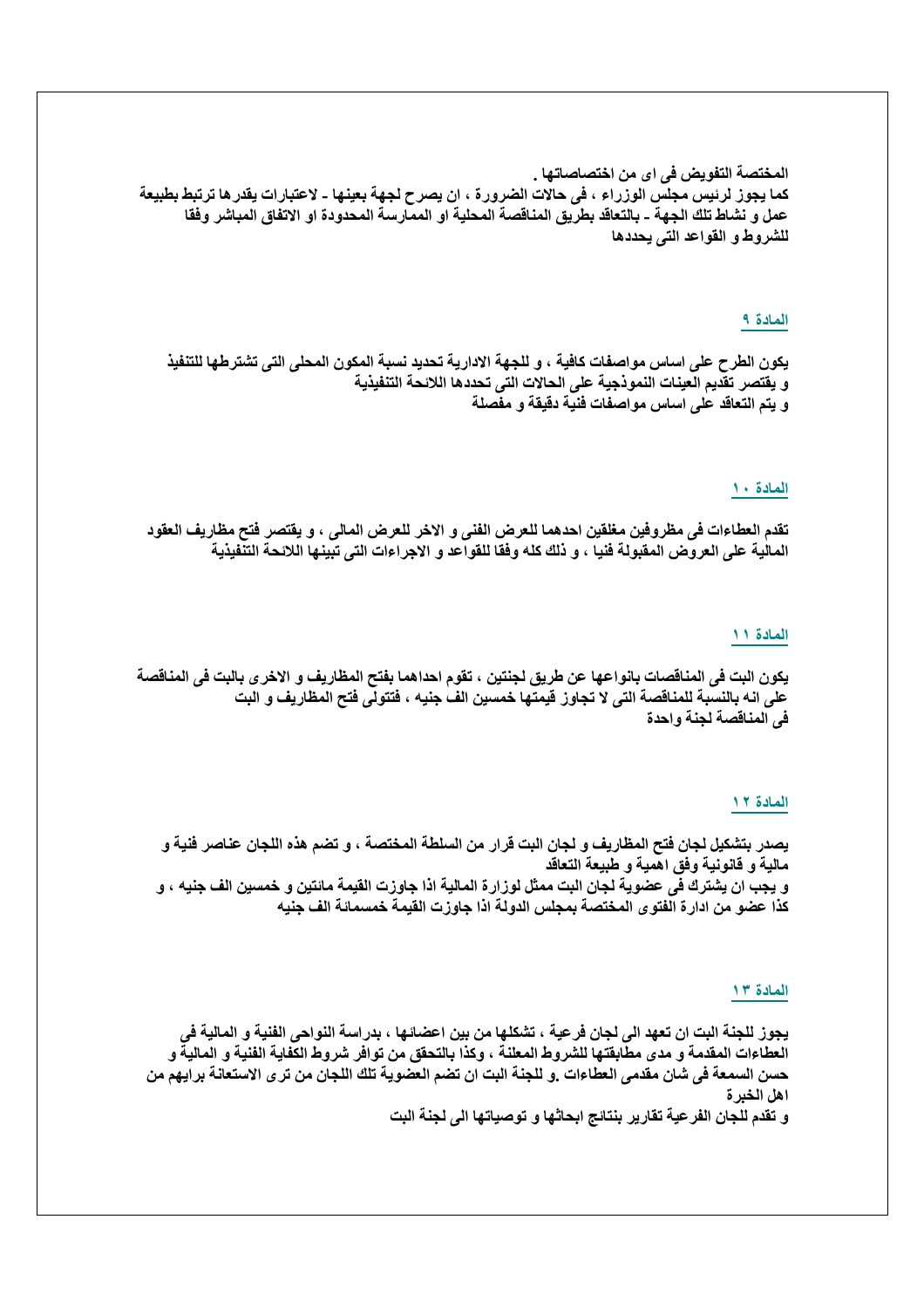aتمسك كل جهة ، من الجهات الت*ي* تسر ى عليها احكام هذا القانون ، سجلا لقيد الاسماء و البيانات الكافية للموردين و المقاولين و بيوت الخبرة و الاستشاريين و الفنيين .

و تمسك الهيئة العامة للخدمات الحكومية سجلا لقيد اسماء الممنوعين من التعامل مع اية جهة من الجهات المذكورة ، سواء كان المنع بنص في القانون او بموجب قرارات ادارية تطبيقا لاحكامه ، و تتولى الهيئة نشر هذه القرارات بطريق النشرات المصلحية ،و يحظر التعامل مع المقيدين في هذا السجلمسك كل جهة ، من الجهات التي تسرى عليها احكام هذا القانون ، سجلا لقيد الاسماء و البيانات الكافية للموردين و المقاولين و بيوت الخبرة و الاستشاريين و الفنيين .و تمسك الهيئة العامة للخدمات الحكومية سجلا لقيد اسماء الممنوعين من التعامل مع اية جهة من الجهات المذكورة ، سواء كان المنع بنص في القانون او بموجب قرارات ادارية تطبيقا لاحكامه ، و تتولى الهيئة نشر. هذه القرارات بطريق النشرات المصلحية ،و يحظر التعامل مع المقيدين في هذا السجل

#### المادة ١٥

تلغي المناقصة قبل البت فيها اذا استغنى عنها نهائيا او اقتضت المصلحة العامة ذلك ، كما يجوز الغائها في اي من الحالات الاتية: ا - اذا لم يقدم سوى عطاء وحيد ، او لم ينق بعد العطاءات المستبعدة الا عطاء واحد ب ـ اذا اقترنت العطاءات كلها او اغلبها بتحفظات ج \_ اذا كانت قيمة العطاء الاقل تزيد عن القيمة التقديرية و يكون الالغاء في هذه الحالات بقرار من السلطة المختصة بناء على توصية لجنة البت و يجب ان يشتمل القرار على الاسباب التي بني عليها

### المادة ١٦

يجب استبعاد العطاءات غير المطابقة للشروط او المواصفات و ارساء المناقصة على صاحب العطاء الافضل شروطًا و الأقل سعرا بعد توحيد اسس المقارنة بين العطاءات من جميع النواحي الفنية و المالية . و يجب ان يشتمل قرار استبعاد العطاءات و ارساء المناقصة على الاسباب التى بنى عليها و يعتبر العطاء المقدم عن توريدات من الانتاج المحلي او عن اعمال او خدمات تقوم بها جهات مصرية اقل سعر ا اذا لم تتجاوز الزيادة فيها (١٥%) من قيمة اقل عطاء اجنبي

### المادة ١٧

يجب ان يؤدي مع كل عطاء تامين موَقّت تحدد الجهة الادارية مبلغه ضمن شروط الاعلان بما لا يجاوز. (٢ %) من القيمة التقديرية ، و يستبعد كل غير مصحوب بكامل هذا المبلغ و يجب رد التامين الموْقت الى اصحاب العطاءات غير المقبولة دون توقف على طلب منهم ، و ذلك فور انتهاء المدة المحددة لسريان العطاء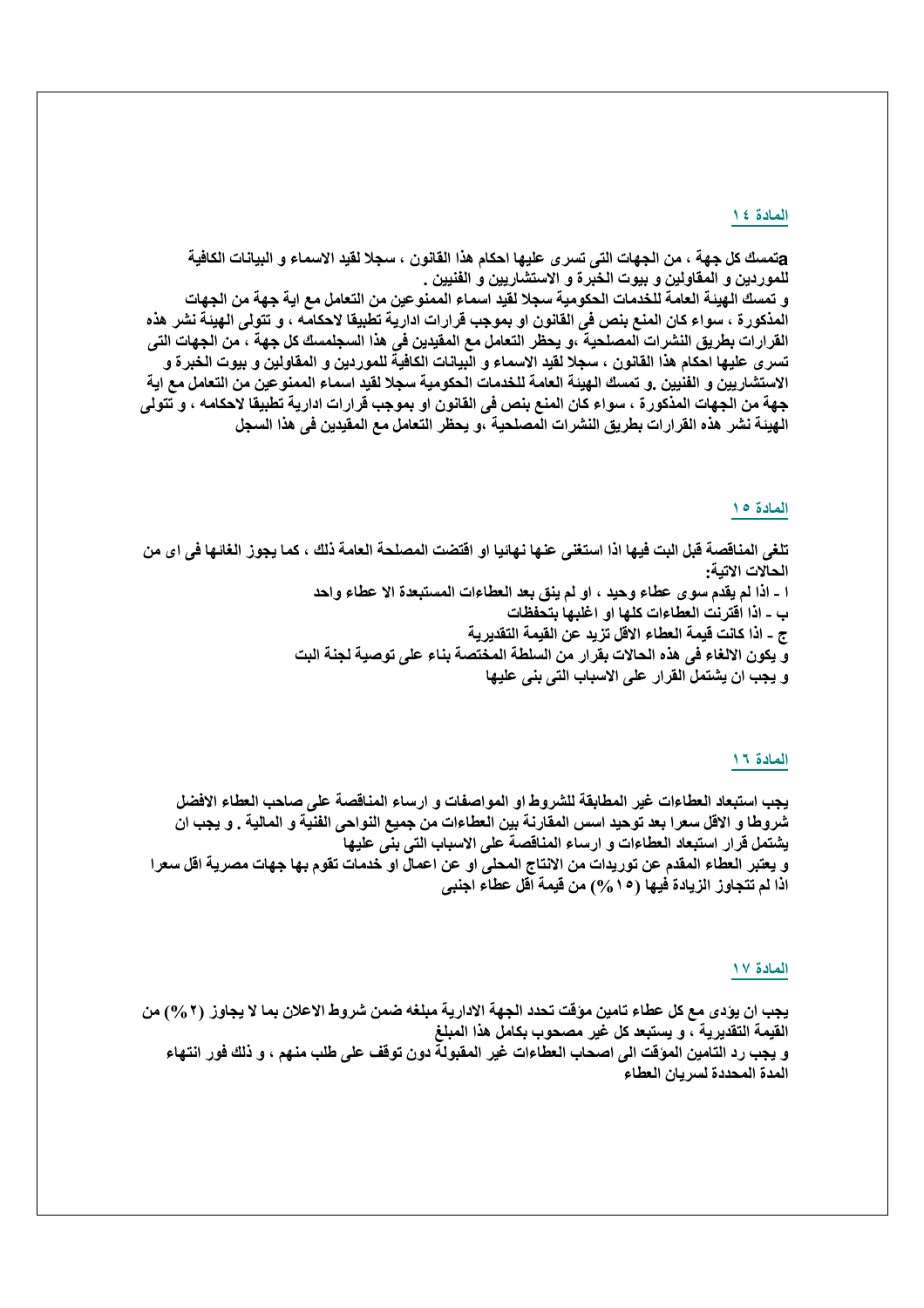علىصاحب العطاء المقبول ان يؤدى خلال عشرة ايام ـ تبدا من اليوم التالي لاخطاره بكتاب موصى عليه بعلم الوصول بقبول عطاءه ـ التامين النهائي الذي يكمل التامين المؤقت الى ما يساوي (0 %) من قيمة التعاقد ، و بالنسبة للعقود التي تبرم مع متعاقد في الخرج يكون الاداء خلال عشرين يوم و يجوز بموافقة السلطة المختصة مد المهلة المحددة للاداء ـ في الحالتين ـ بما لا يجاوز عشرة ايام. و اذا جاوز التامين الموقت التامين النهائي وجب رد الزيادة فورا بغير طلب و يكون التامين النهائي ضامنا لتنفيذ العقد ، و يجب رده فور اتمام التنفيذ بغير طلب

### المادة ١٩

لا يؤدى التامين النهائي اذا قام صاحب العطاء المقبول بتوريد جميع الاشياء التي رسا عليه توريدها و قبلتها الجهة الادارية نهائيا خلال المهلة المحددة لاداء التامين النهائي

### المادة ٢٠

تحدد اللائحة التنفيذية لهذا القانون الشروط و الاوضاع الخاصة بالتامين المؤقت و التامين النهائي و كيفية اداء كل منهما و ردهما و استبدالهما و الاجراءات الواجب اتباعها في شانهما

### المادة ٢١

اذا لم يقم صاحب العطاء المقبول باداء التامين النهائي في المهلة المحددة ، جاز للجهة الادارية ـ بموجب اخطار بكتاب موصى عليه بعلم الوصول و دون الحاجة لاتخاذ اي اجراء اخر - الغاء العقد او تنفيذه بواسطة احد مقدمي العطاءات التالية لعطائه بحسب ترتيب اولويتها ، و يصبح التامين المؤقت في جميع الحالات من حقها ، كما يكون لها ان تخصم قيمة اى خسارة تلحق بها من اية مبالغ مستحقة او تستحق لديها لصاحب العطاء المذكور ، و ف*ى* حالة عدم كفايتها تلجا الى خصمها من مستحقاته لدى اية جهة ادارية اخر ى ، ايا كان سبب الاستحقاق ، و ذلك كله مع عدم

الاخلال بحقها في الرجوع عليه قضائيا بما لم تتمكن من استيفائه من حقوق بالطريق الادار ي

#### المادة ٢٢

يجوز بموافقة السلطة المختصة صرف دفعات مقدمة تحت الحساب مقابل خطاب ضمان معتمد ، و ذلك بالنسب و في الحدود و وفقا للشروط و القواعد و الاجراءات التي تبينها اللائحة التنفيذية

### المادة ٢٣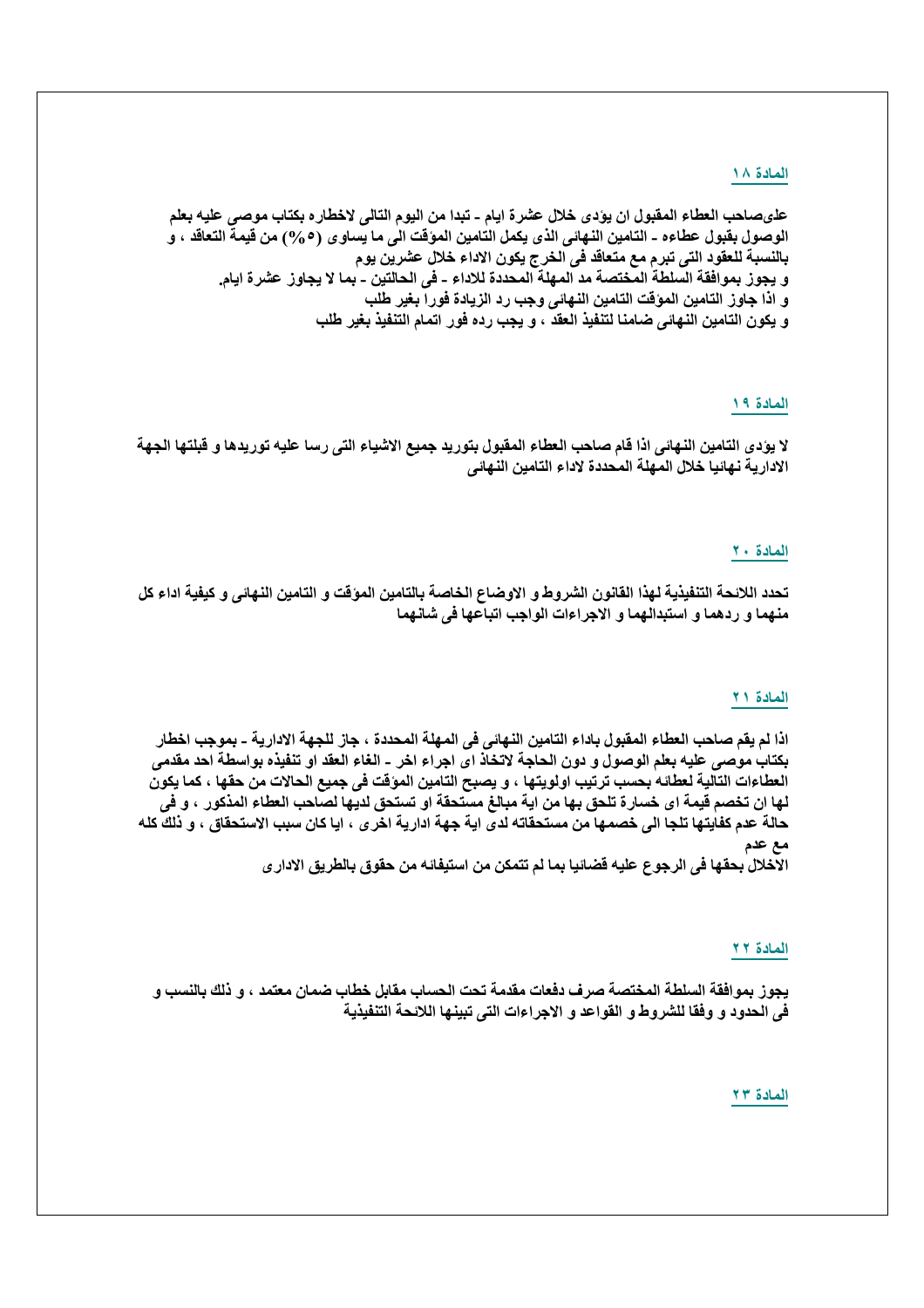اذا تاخر المتعاقد في تنفيذ العقد عن الميعاد المحدد لـه ، جاز للسلطة المختصة لدواعي المصلحة العامة اعطاء المتعاقد مهلة اضافية لاتمام التنفيذ على ان توقع عليه غرامة عن مدة التاخير طبقا للاسس و بالنسب و في الحدود التي تبينها اللائحة التنفيذية ، بحيث لا يجاوز مجموع الغرامة (٣٥/٣) من قيمة العقد بالنسبة لشراع المنقولات و تلقى الخدمات و الدراسات الاستشارية و الاعمال الفنية ، و (١٠/%) بالنسبة لاعمال المقاولات و النقل و توقع الغرامة بمجرد حصول التاخير دون حاجه الى تنبيه او انذار او اتخاذ اى اجراء اخر و يعفي المتعاقد من الغرامة ، بعد اخذ راى ادارة الفتوى المختصة بمجلس الدولة ، اذا ثبت ان التاخير لاسباب خارجة عن ارادته ، و للسلطة المختصة ـ عدا هذه الحالة ـ بعد اخذ راى الادارة المشار اليها ، اعفاء المتعاقد من الغرامة اذا لم ينتج عن التاخير ضرر و لايخل توقيع الغرامة بحق الجهة الادارية في الرجوع على المتعاقد بكامل التعويض المستحق عليه عما اصابها من اضرار بسبب التاخير و في حالة الادعاء باخلال الجهة الادارية بالتزاماتها الواردة بالعقد بخطا منها ، يكون للمتعاقد الحق في اللجوء للقضاء للمطالبة بتعويضه عما يكون قد لحقه من ضرر نتيجة لذلك ، ما لم يتفق الطرفان على التحكيم وفقا للقواعد و الاجراءات المنصوص عليها في قانون التحكيم في المواد المدنية و التجارية الصادر بالقانون رقم ٢٧ لسنة ١٩٩٤ معدلا بالقانون رقم ٩ لسنة ١٩٩٧

### المادة ٢٤

يفسخ العقد تلقائيا في الحالتين الاتيتين : ا ـ اذا ثبت ان المتعاقد قد شرع ، بنفسه او بواسطة غيره بطريق مباشر او غير مباشر في رشوة احد موظفي الجهات الخاضعة لاحكام هذا القانون ، او حصل على العقد عن طريق الرشوة ب ـ اذا افلس المتعاقد او اعسر و يشطب المتعاقد في الحالة المنصوص عليها في البند ا من سجل الموردين او المقاولين و تخطر الهيئة العامة للخدمات الحكومية بذلك لنشر قرار الشطب بطريق النشرات المصلحية و يتم بناء على طلب المتعاقد الذي شطب اسمه اعادة قيده في سجل الموردين او المقاولين اذا انتفى سبب الشطب بصدور قرار من النيابة العامة بالا وجه لاقامة الدعوة الجنائية ضده او بحفظها اداريا او بصدور حكم نهائى ببرائته مما نسب اليه ، على ان يعرض قرار اعادة القيد على الهيئة العامة للخدمات الحكومية لنشره بطريق النشرات المصلحبة

### المادة ٢٥

يجوز للجهة الادارية فسخ العقد او تنفيذه على حساب المتعاقد ، اذا خل باى شرط من شروطه . و يكون الفسخ او التنفيذ على حساب المتعاقد بقرار من السلطة المختصة ، يعلن للمتعاقد بكتاب موصى عليه بعلم الوصول على عنوانه المبين في العقد

#### المادة ٢٦

في جميع حالات فسخ العقد ، و كذا في حالة تنفيذه على حساب المتعاقد يصبح التامين النـهائي من حق الجهة الادارية ، كما يكون لها ان تخصم ما تستحقه من غرامات و قيمة كل خسارة تلحق بها من اية مبالغ مستحقة او تستحق للمتعاقد لديها و في حالة عدم كفايتها تلجا الى خصمها من مستحقاته لدى اى جهة ادارية اخر ى ، ايا كان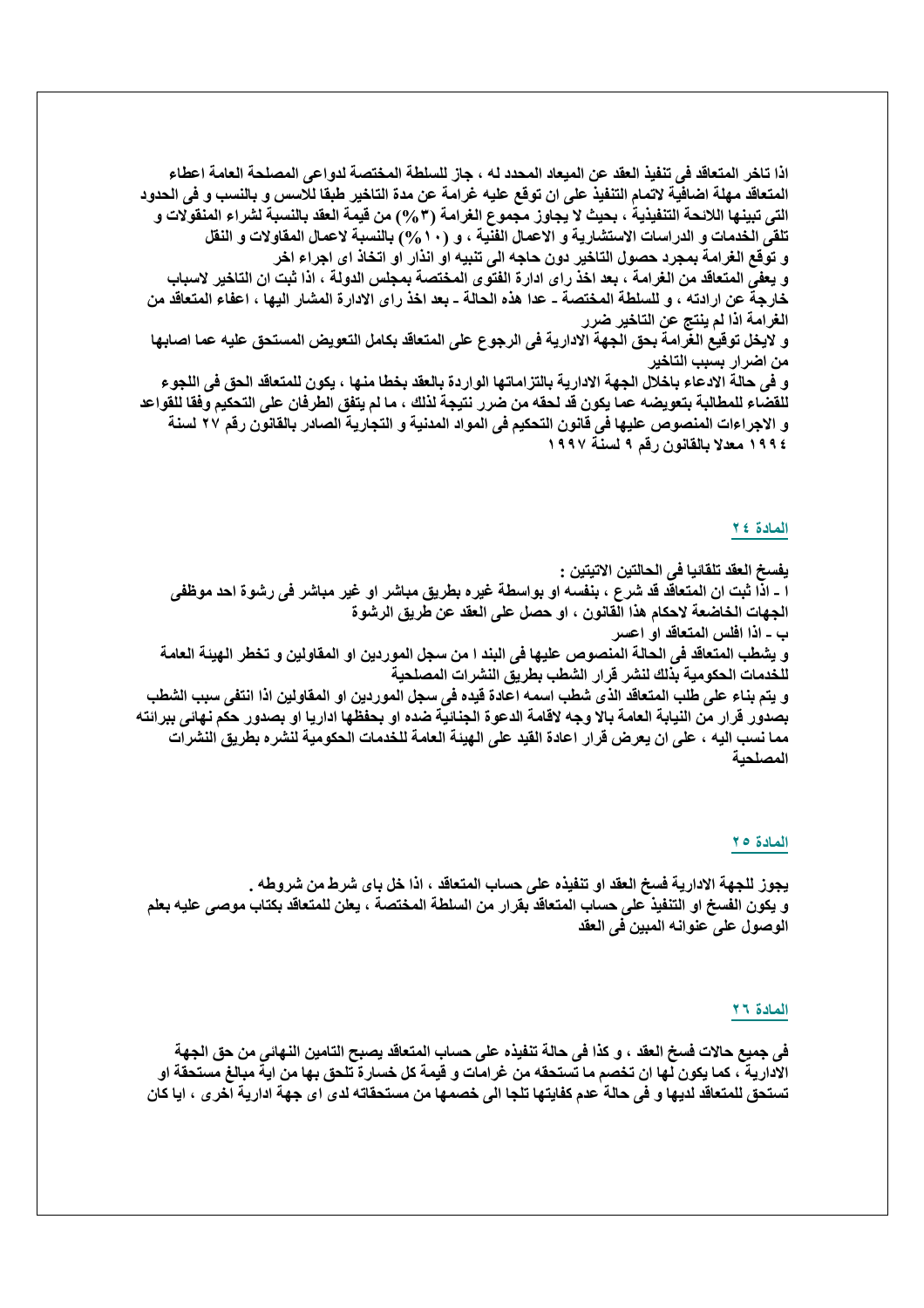سبب الاستحقاق ، دون الحاجة الى اتخاذ اية اجراءات قضائية ، و ذلك كله مع عدم الاخلال بحقها في الرجوع عليه بما لم تتمكن من استيفائه من حقوق بالطريق الادار ي

#### المادة ٢٧

يجب ان يسبق عملية التعاقد على شراء او استنجار العقارات صدور قرار بذلك من السلطة المختصة ، و يتم الاعلان عن الشراء او الاستئجار و شروط كل منهما وفقا للقواعد التي تبينها اللائحة التنفيذية

### المادة ٢٨

تشكل بقرار من السلطة المختصة لجنة للمقارنة و المفاضلة بين العروض المقدمة تضم عناصر فنية و مالية و قانونية ، و ذلك على النحو الذي تبينه اللائحة التنفيذية و يجب ان يشترك في عضوية اللجنة ممثل لكل من وزارة المالية و وزارة الاسكان و عضو من ادارة الفتوى المختصة بمجلس الدولة

#### المادة ٢٩

تتولى اللجنة المشار اليها في المادة السابقة مفاوضة مقدمي العروض التي تتلائم و احتياجات الجهة طالبة التعاقد للوصول الى افضلها شروطا و اقلها سعرا ، و ترفع توصياتها للسلطة المختصة لتقرر ما تراه بما في ذلك تفويض اللجنة في التعاقد مباشرة ان وجدت مبررا لذلك

### الباب الثالث

# في بيع و تأجير العقارات و النقولات و المشروعات و الترخيص بالانتفاع او باستغلال العقارات

#### المادة ٣٠

يكون بيع و تاجير العقارات و النقولات و المشروعات التي ليس لها الشخصية الاعتبارية ، و الترخيص بالانتفاع او باستغلال العقارات بما في ذلك المنشات السياحية و المقاصف ، عن طريق مزايدة علنية عامة محلية او بالمظاريف المغلقة و مع ذلك يجوز استثناء ، و بقرار مسبب من السلطة المختصة ، التعاقد بطريق الممارسة المحدودة فيما يلي ا ـ الاشياء التي يخشى عليها من التلف ببقاء تخزينها ب ـ حالات الاستعجال الطارئة التي لا تحتمل اتباع اجراءات المزايدة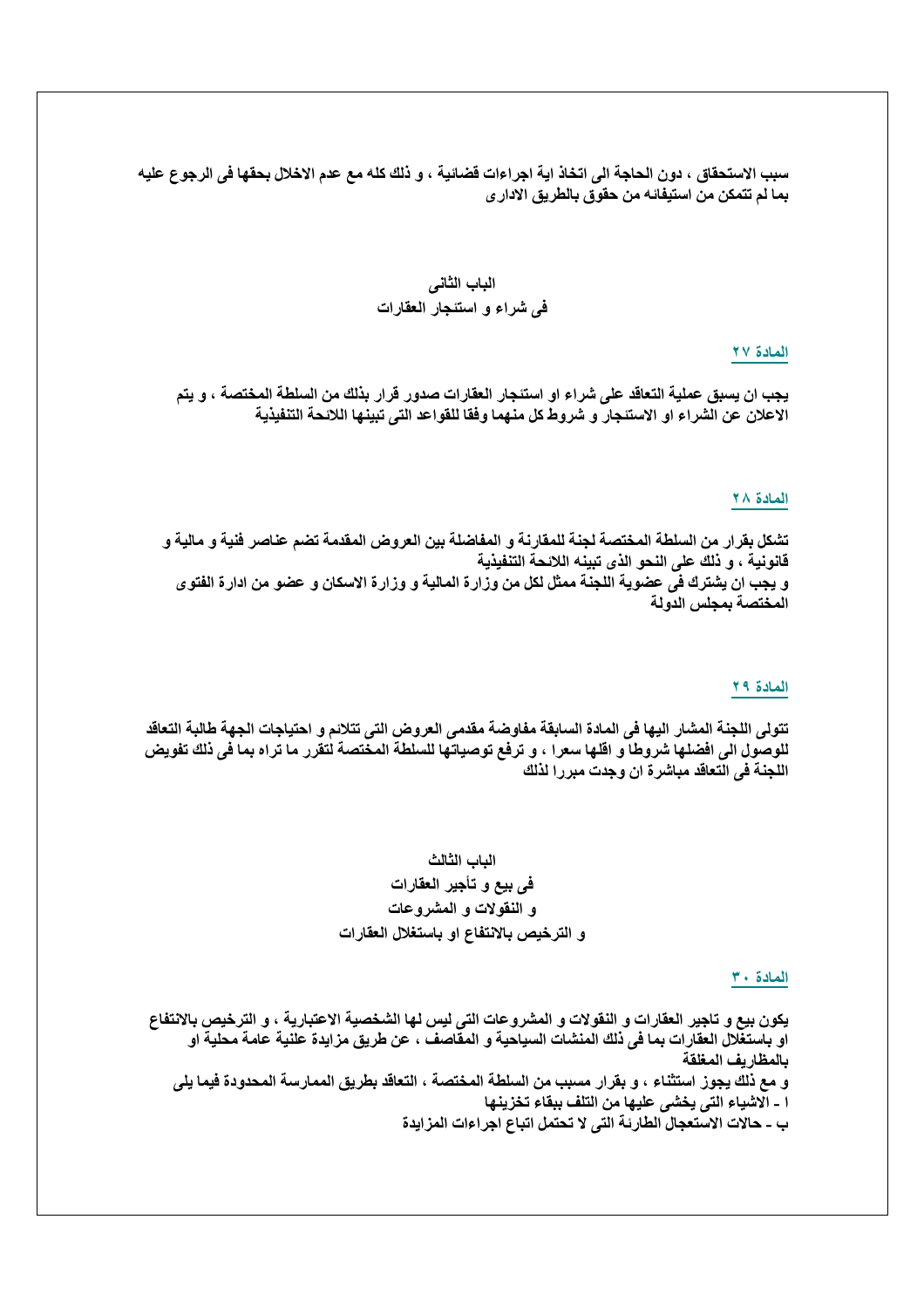ج ـ الاصناف التي لم تقدم عنها اية عروض في المزايدات او التي لم يصل ثمنها الى الثمن الاساسي د ـ الحالات التي لا تجاوز قيمتها الاساسية خمسين الف جنيه و يتم ذلك كله وفقا للشروط و الاوضاع التي تبينها اللائحة التنفيذية و لايجوز في اية حال تحويل المزايدة الى ممارسة محدودة

# المادة ٣١

يجوز في الحالات العاجلة التي لا تحتمل اتباع اجراءات المزايدة او الممارسة المحدودة ، ان يتم التعاقد بطريق الاتفاق المباشر بناء على ترخيص من ا ــ رئيس الـهيئـة ، او رئيس المصلحة ومن له سلطاته في الجهات الاخرى ، و ذلك فيما لا تجاوز قيمته عشرين الف جنيه ب ــ الوزير المختص ــ و من له سلطاته ــ او المحافظ فيما لا تجاوز قيمته خمسين الف جنيه

### العادة ٣٢

تتولى الاجراءات في الحالات المنصوص عليها في هذا الباب لجان تشكل على النحو المقرر بالنسبة للجان فتح المظاريف و لجان البت في المناقصات ، و تسرى على البيع او التاجير او الترخيص بالانتفاع او باستغلال العقارات بطريق الممارسة المحدودة ذات القواعد و الاجراءات المنظمة للشراء بطريق الممارسة المحدودة ، و ذلك كله بما لا يتعارض مع طبيعة البيع او التاجير او الترخيص

#### المعادة ٣٣

تشكل بقرار من السلطة المختصة لجنة تضم الخبرات و التخصصات النوعية اللازمة ، تكون مهمتها تحديد الثمن او القيمة الاساسية لمحل التعاقد وفقا للمعايير و الضوابط التي تنص عليها اللائحة التنفيذية ، على ان يكون الثمن ـ او القيمة الاساسية ـ سريا

#### المادة ٣٤

يكون ارساء المزايدة على مقدم اعلى سعر مستوف للشروط ، بشرط الا يقل عن الثمن او القيمة الاساسية

### المادة ٣٥

تلغي المزايدة قبل البت فيها اذا استغنى عنها نهائيا ، او اقتضت المصلحة العامة ذلك ، او لم تصل نتيجتها الى الثمن او القيمة الاساسية ، كما يجوز الغاؤها اذا لم يقدم سوى عرض وحيد مستوف للشروط و يكون الالغاء في هذه الحالات بقرار من الوزير المختص ـ و من له سلطاته ـ بناء على توصية لجنة البت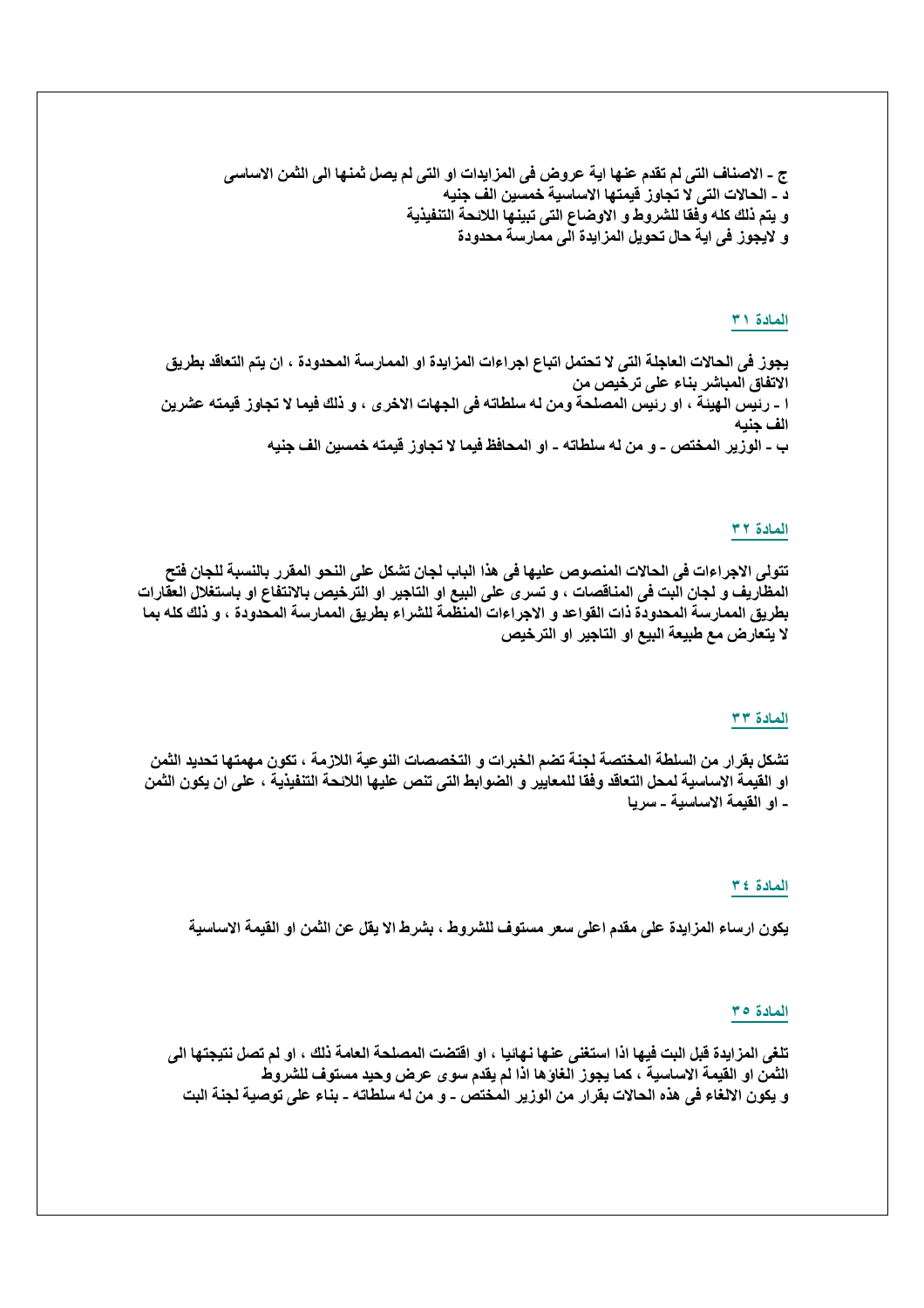و يجب ان يشتمل قرار ارساء المزايدة او الغائها على الاسباب التي بني عليها و تنظم اللائحة التنفيذية ما يتبع من اجراءات في حالة الالغاء

# الباب الربع احكام عامة

### المادة ٣٦

يكون التعاقد في حدود الاحتياجات الفعلية الضرورية للانشطة المقررة . و يجوز ابرام عقود التوريدات و الخدمات الدورية لمدة تجاوز السنة المالية بشرط الا يترتب عليها زيادة الالتزامات في احدى السنوات المالية التالية عما هو مقرر في السنة التي يتم فيها التعاقد . و يكون التعاقد بالنسبة للمشروعات الاستشمارية المدرجة بالخطة في حدود التكاليف الكلية المعتمدة ، على ان يتم الصرف في حدود الاعتمادات المالية المقررة

### المادة ٣٧

لا يجوز اللجوع الى تجزئة محل العقود التي يحكمها هذا القانون بقصد التحايل لتفادي الشروط و القواعد و الاجراءات و غير ذلك من ضوابط و ضمانات منصوص عليها فيه مادة ٣٨- يجوز للجهات التي تسرى عليها احكام هذا القانون التعاقد فيما بينها بطريق الاتفاق المباشر ، كما يجوز ان تنوب عن بعضها في مباشرة اجراءات التعاقد في مهمة معينة وفقا للقواعد المعمول بها في الجهة طالبة التعاقد و يحظر التنازل لغير هذه الجهات عن العقود التي تتم فيما بينها

#### المادة ٣٨

يجوز للجهات التي تسرى عليها احكام هذا القانون التعاقد فيما بينها بطريق الاتفاق المباشر، كما يجوز ان تنوب عن بعضها في مباشرة اجراءات التعاقد في مهمة معينة وفقا للقواعد المعمول بها في الجهة طالبة التعاقد. ويحظر التنازل لغير هذه الجهات عن العقود التي تتم فيما بينها.

#### المادة ٣٩

يحظر على العاملين ، بالجهات التي تسرى عليها احكام هذا القانون ، التقدم ـ بالذات او بالواسطة ـ بعطاءات او عروض لتلك الجهات ، كما لا يجوز الشراء منهم او تكليفهم القيام باعمال ، و لا يسر ى ذلك على شراء كتب من تاليفهم او تكليفهم بالقيام باعمال فنية كالرسم و التصوير و ما يماثلهما او شراء اعمال فنية منهم اذا كانت ذات صلة بالاعمال المصلحية ، و بشرط الا يشاركوا باية صورة من الصور في اجراءات قرار الشراء او التكليف و ان يتم كل منهما في الحدود و وفقا للقواعد و الاجراءات التي تبينها اللائحة التنفيذية

كما يحظر على العاملين بتلك الجهات الدخول ـ بالذات او بالواسطة ـ في المزايدات او الممارسات بانواعها ، الا اذا كانت الاشياء المشتراه لاستعمالهم الخاص و كانت مطروحة للبيع عن طريق جهات اخرى غير جهة عملهم و لا تخضع لاشراف هذه الجهة